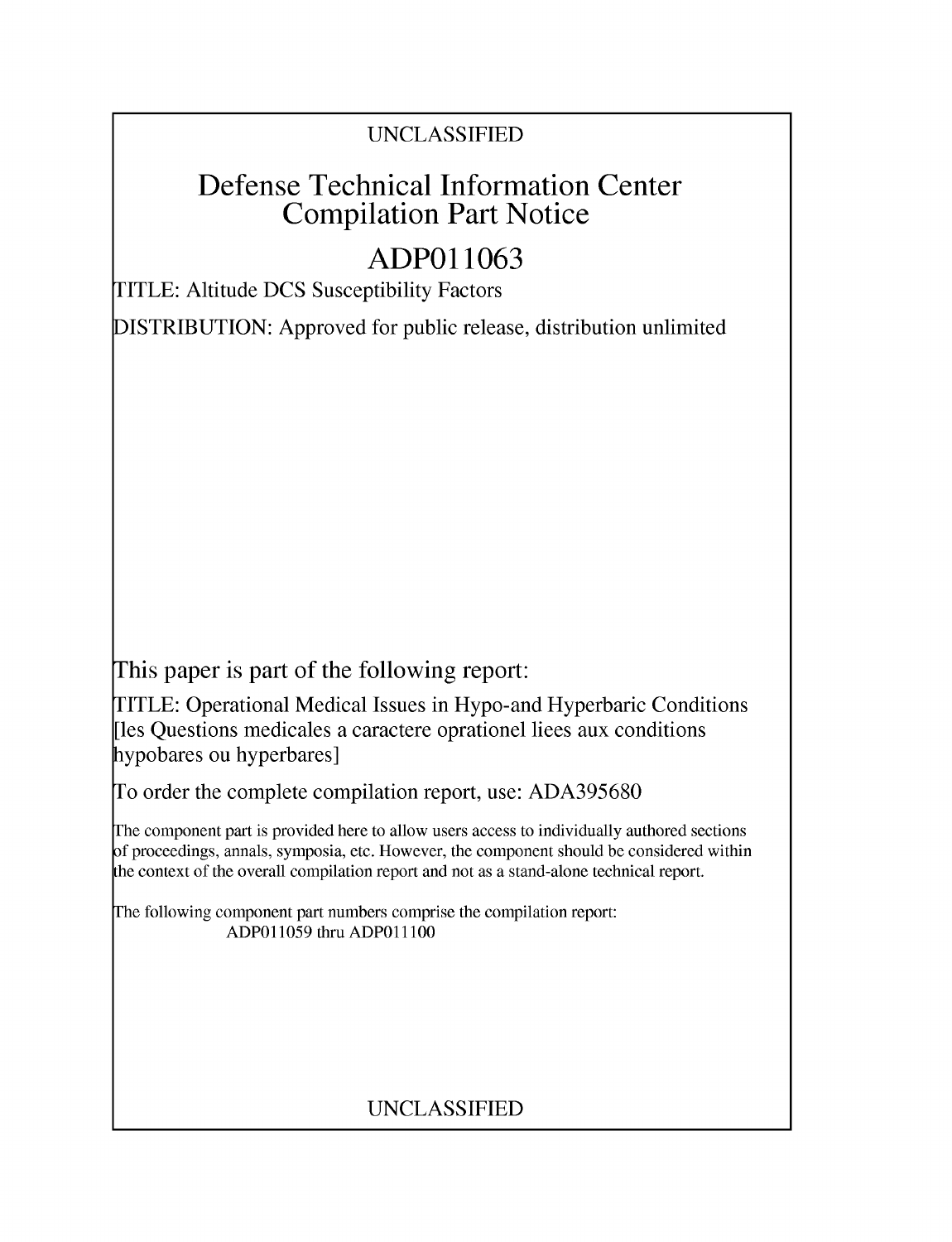## Altitude **DCS** Susceptibility Factors

James T. Webb, Ph.D. and Andrew **A.** Pilmanis, Ph.D.

2504 Gillingham Drive, Suite 25 Brooks AFB, TX 78235-5104, USA

#### Introduction

Altitude decompression sickness (DCS) susceptibility factors include environmental parameters that influence the incidence and onset of DCS. These parameters include: altitude, time at altitude, exercise during exposure, level of denitrogenation (preoxygenation/prebreathe time), ascent rate, and breathing gas composition. The parameters with the most effect on DCS are altitude, time at altitude, exercise during exposure, and level of denitrogenation. These four environmental parameters are determined by mission requirements and can yield **0%** to approximately 100% risk of DCS depending on interactions with the other parameters.



*Figure 1. Altitude DCS threshold curves*

The environmental factor of increasing altitude can rapidly increase the incidence of DCS symptoms (see Fig. 1; Webb and Pilmanis, 1995; Webb et al., 1998). These data came from different subjects decompressed, without prebreathe, to 9 altitudes from 11,500 ft to 25,000 ft while performing mild exercise. The 'best fit' probit curves and the individual Chi Square comparisons by altitude or as a total group of males and females did not show any differences in DCS incidence despite an apparent difference in slope of the male and female sigmoidal curves. The altitude DCS threshold curve for all subjects (DCSall) in Figure 1 shows DCS symptoms appearing below 20,000 ft and reaching 50% below 24,000 ft. The mean DCS incidence for all 182 female exposures was 47.3%, versus 51.1% DCS observed during the 360 male subject-exposures (N.S.). The effect of increasing altitude can also be shown following prebreathe. Exposures to 35,000 ft showed decreased onset times and increased symptom incidence compared to exposures at 30,000 ft and 25,000 ft despite a slightly longer prebreathe prior to the 35,000-ft exposures (Fig. 2). However, symptom severity did not increase at the highest altitude (35,000 ft), probably due to immediate recompression of subjects following any report of symptoms.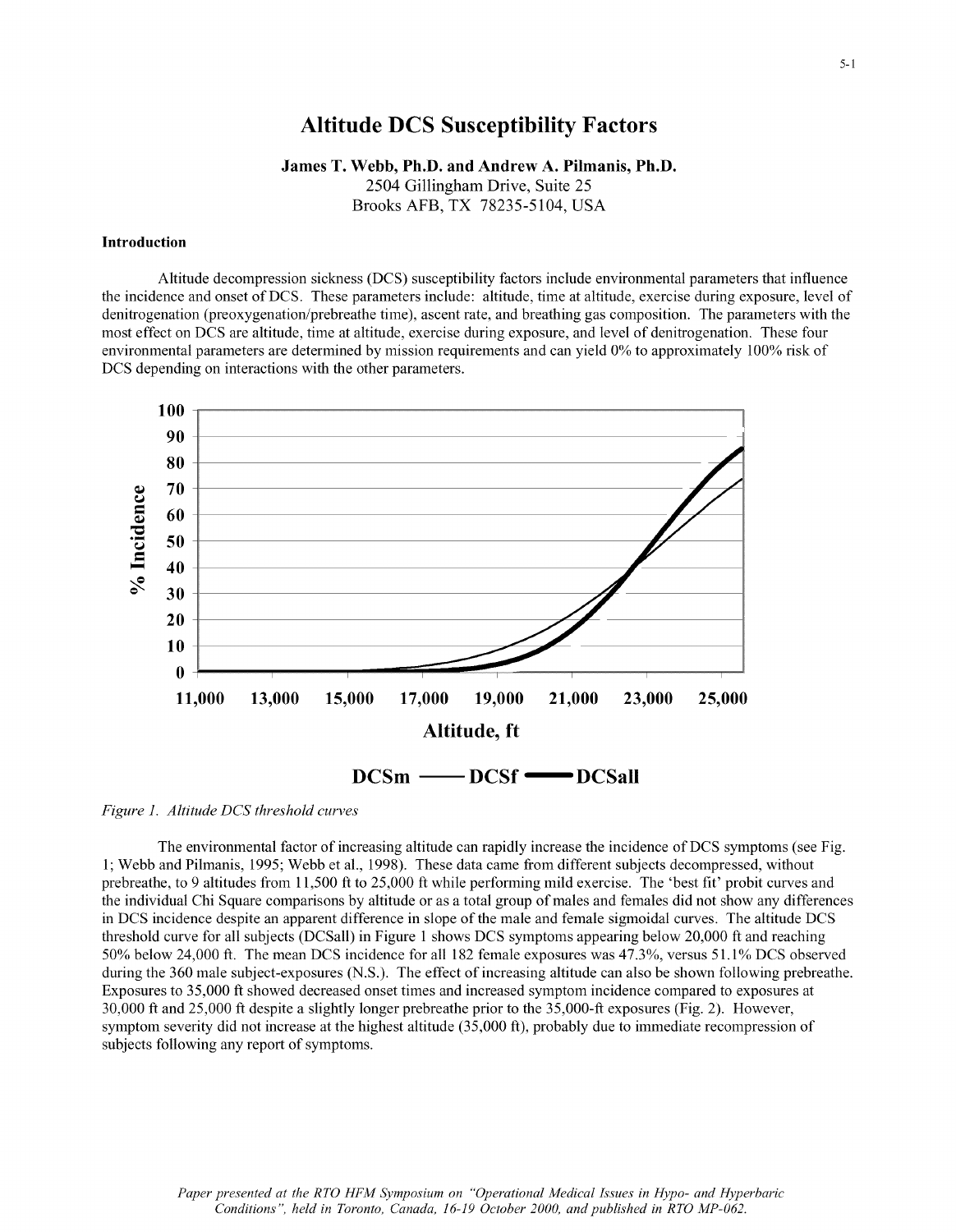

*Figure 2. Cumulative DCS incidence versus time at altitudes of25,000 to 35, 000 ft; mild* exercise.

Duration of exposure also increased the incidence of symptoms albeit highly dependent on altitude (Fig. 2 and Webb and Pilmanis, 1995; Webb et al., In Press). Figure 2 clearly shows that it takes longer to develop **50%** DCS at a lower altitude (curve on the right) than at any of the higher altitudes where the depicted curves are displaced to the left.

The role of exercise in DCS susceptibility is also well accepted, although Pilmanis et al. (1999) reported no significant difference in DCS incidence based on whether arm or leg exercise was accomplished at altitude or whether isometric or dynamic exercise was performed (Fig. 3). Webb et al. (In Press) reported no difference between the effects of mild or strenuous exercise performed at 35,000 ft (Fig. 4). Both studies reported considerable increase in susceptibility in all comparisons of seated rest to exercise as reported throughout the literature.



Isometric Arm **- - -** Dynamic Arm **Isometric Leg - Dynamic Leg** *Figure 3. The effect of exercise mode on altitude DCS incidence and onset (Pilmanis et al., 1999).*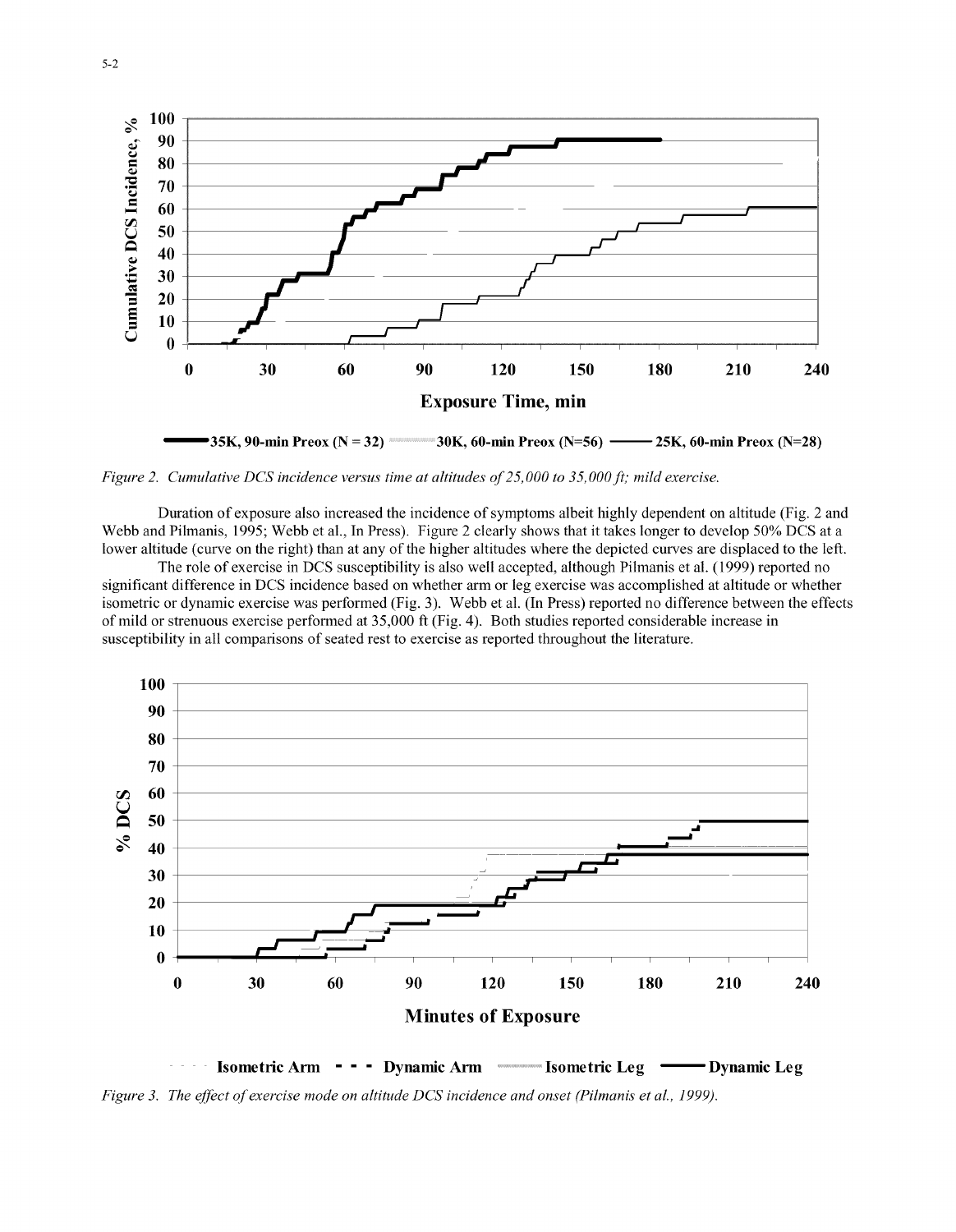

*Figure 4. The effect of exercise intensity on altitude DCS incidence and onset at 35,000ft (Webb et al., In Press).*

Exercise during preoxygenation can apparently enhance denitrogenation as evidenced by significant reduction of DCS incidence compared to the incidence of symptoms following standard, resting preoxygenation (Webb et al., 1996; Paper #46, this symposium). The protective value of resting preoxygenation is better known, but its effectiveness decreases with time (Webb, et al., 1999). Predictions from the recently-developed Altitude DCS Risk Assessment Computer model (ADRAC) show decreasing efficiency of prebreathe in Figure 5. Beyond 1 h of prebreathe, only about 12% additional protection from DCS at 25,000 ft is acquired with each additional h of prebreathe.



*Figure 5. Resting preoxygenation time versus DCS incidence; 25,000ft, mild exercise, ADRAC predictions*